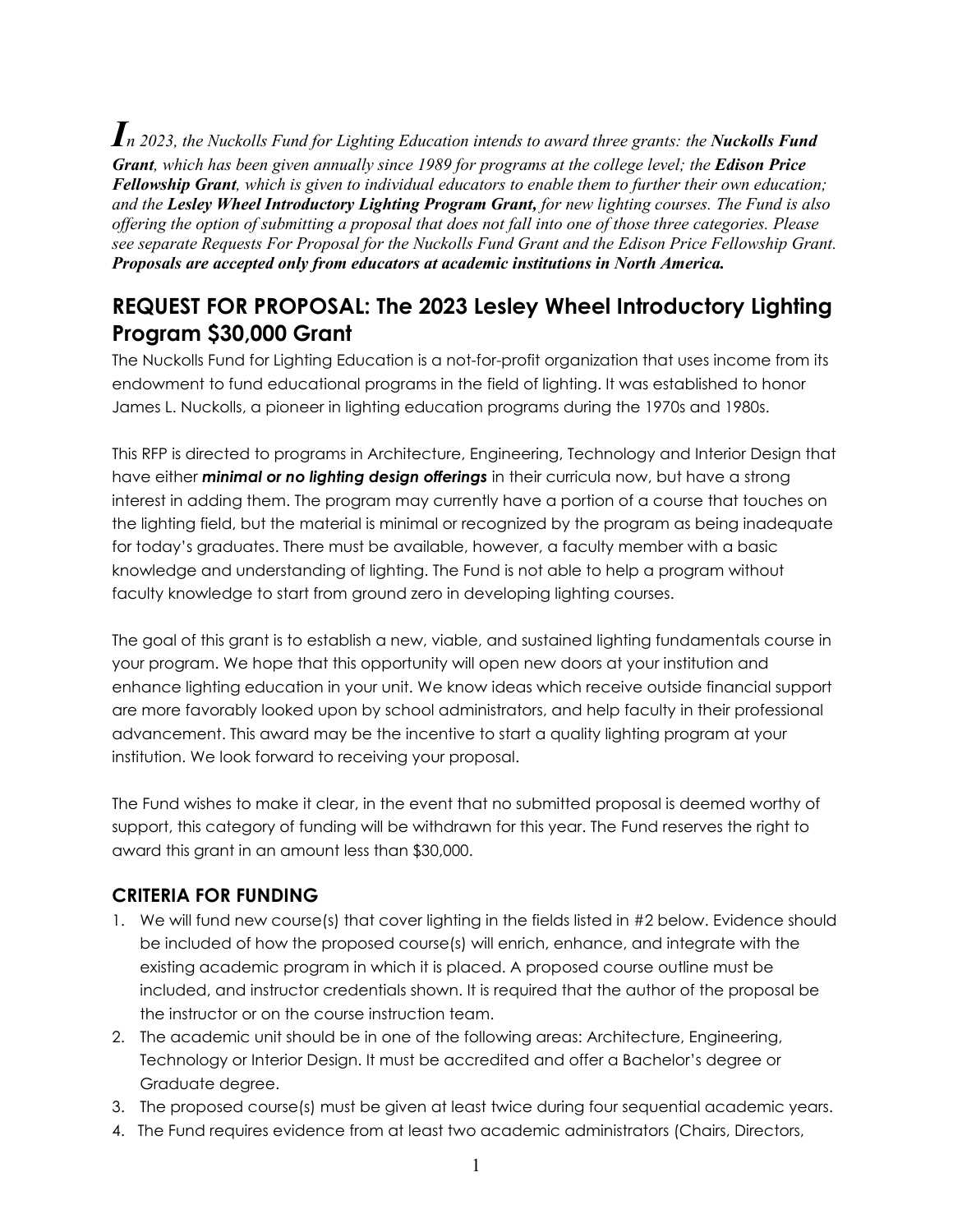Deans, and so forth) that the administration will support the continuation of the course after the grant period ends.

- 5. The total amount requested may not exceed \$30,000. The RFP budget outline must reflect how the money will be spent over four years, as The Nuckolls Fund will allocate the money at a maximum of \$7,500 per year. The first-year budget should be specific. Subsequent yearly budgets are to be included in the required annual reports.
- 6. In the event that the original instructor(s) leaves the Institution, the Fund reserves the right to request evidence of knowledge and interest in lighting from the new instructor(s) for continuation of grant funding. In that event, the Fund would also require that an academic administrator designate a new contact person for the required reports."
- 7. Evidence that the proposed instructor(s) is knowledgeable and active in lighting is important. This may be shown by a resume or CV indicating lighting content in previous courses given or taken, activity in IESNA or IALD, lighting workshops attended, and so on.
- 8. The Fund is interested in introductory courses that cover a broad range of basic lighting as applied in your field of study. A narrow specific course, such as a course in only daylighting or only computer applications, will not be given consideration. Narrow focus courses are covered in the Nuckolls Fund Grant RFP for institutions that have existing basic lighting courses.
- 9. The course should be a minimum of 3 semester credits or 4 quarter credits, and must be given at least twice during the grant period. At least eight students should complete the course each time it is given (evidence must be shown that this condition is met for continued funding). Courses which are required are preferred to ones which are elective, but this is not a requirement. Interdisciplinary courses are always of interest.
- 10. Up to \$4,500 per year of the Fund award may be used to purchase lighting-related equipment for the course. In-kind donations of equipment from lighting manufacturers are encouraged. The proposal should indicate that the institution will provide appropriate space.
- 11. No portion of the fund budget may be used to cover overhead costs. Benefits are allowable.
- 12. Reports will be required periodically from the grant recipient or subsequent persons responsible for the course. A minimum of one annual report, due one month after the course has been given, must be submitted. In the report, the completed course should be reviewed and evaluated both academically and in terms of the budget. Academic course evaluations from the students are required as a part of this report, but they may be delayed until the following semester to accommodate institutional requirements. If your institution has no regular student evaluation process, the course instructor must develop one for this course alone. The Nuckolls Fund requires on-time, complete, high quality reports in order for funding to continue from year to year.

Additionally, candidates commit to visually documenting in images or video, the development and outcomes of their project. Physical products, presentations, examples of groupwork and trips should be recorded and submitted with regular progress reports and at the conclusion of the project with the final report.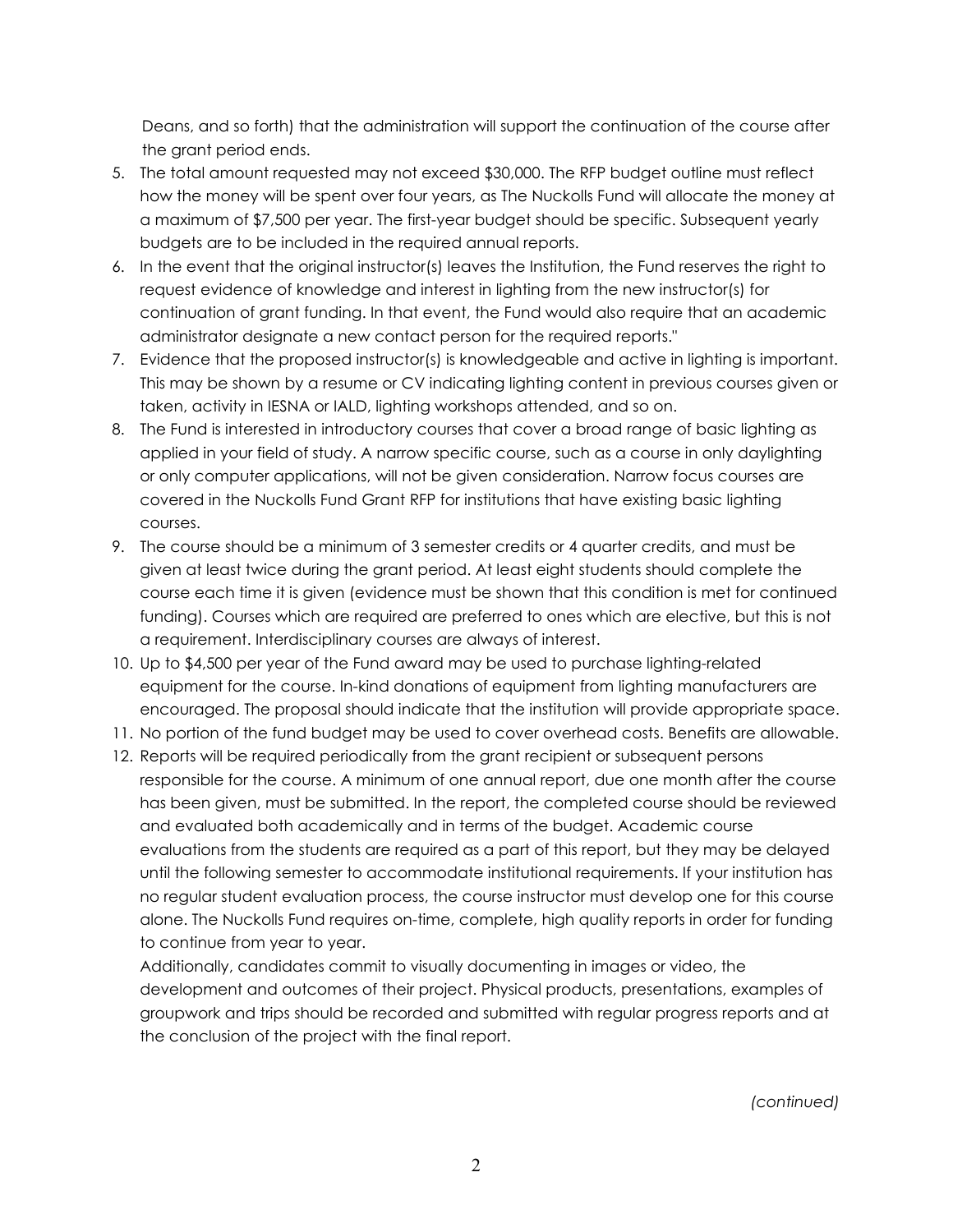### **Required Submission Information – The 2023 Lesley Wheel Introductory Lighting Program \$30,000 Grant**

#### **The following is required for submission:**

- Proposals must be submitted electronically in either Microsoft Word or PDF format.
- All material submitted must be consolidated into one document that totals a maximum of 25 pages. This includes the proposal itself, supporting letters, resumes or CV's, and illustrations, if any.
- Resumes or CV's must be no more than one page each.
- **Please keep the total document under 1 mb in size.**
- **Photos and illustrations should be jpeg format only.**
- E-mail to: [Jeanne.nuckolls@outlook.com](mailto:Jeanne.nuckolls@outlook.com)

#### **Proposals must be organized as follows:**

#### **1. Title page, listing:**

- The title of the grant proposal
- The name of the person submitting the application and his/her position. Name of the college or school and name of the department or division
- Mailing address, phone and fax number
- Name of the program to which the grant will be applied
- Number of years the program has existed

#### **2. Table of Contents page**

### **3. A one paragraph abstract of the proposed project**

**4. Background information** that will put the project into context, including a description of the department (division) and the program.

**5. Substantive description** of the project for which funding is sought. Describe why the project is needed, how it will fit with the existing program, what its impact will be on lighting education, what makes it of special importance, and how it will be continued after the grant period.

**6. A detailed budget** showing how the funds will be allocated to accomplish the various tasks in the proposed project. If supplementary funding from another source is needed, include documentation showing that source's commitment to provide funds. Any financial support by the institution should be shown.

**7. A schedule** for accomplishing the tasks. Include dates and describe major milestones. Two reports per year will be expected. Grant funds will be paid in installments upon the Fund's acceptance of each report.

- **8. At least two letters of support** from deans and/or department chairs.
- **9. Resumes or CV's** for those administering the grant (maximum of one page each).

## **Optional Submission Material**.

You may include letters of support from practicing lighting professionals who can provide insight into the need for the project and the qualifications of those who will carry it out.